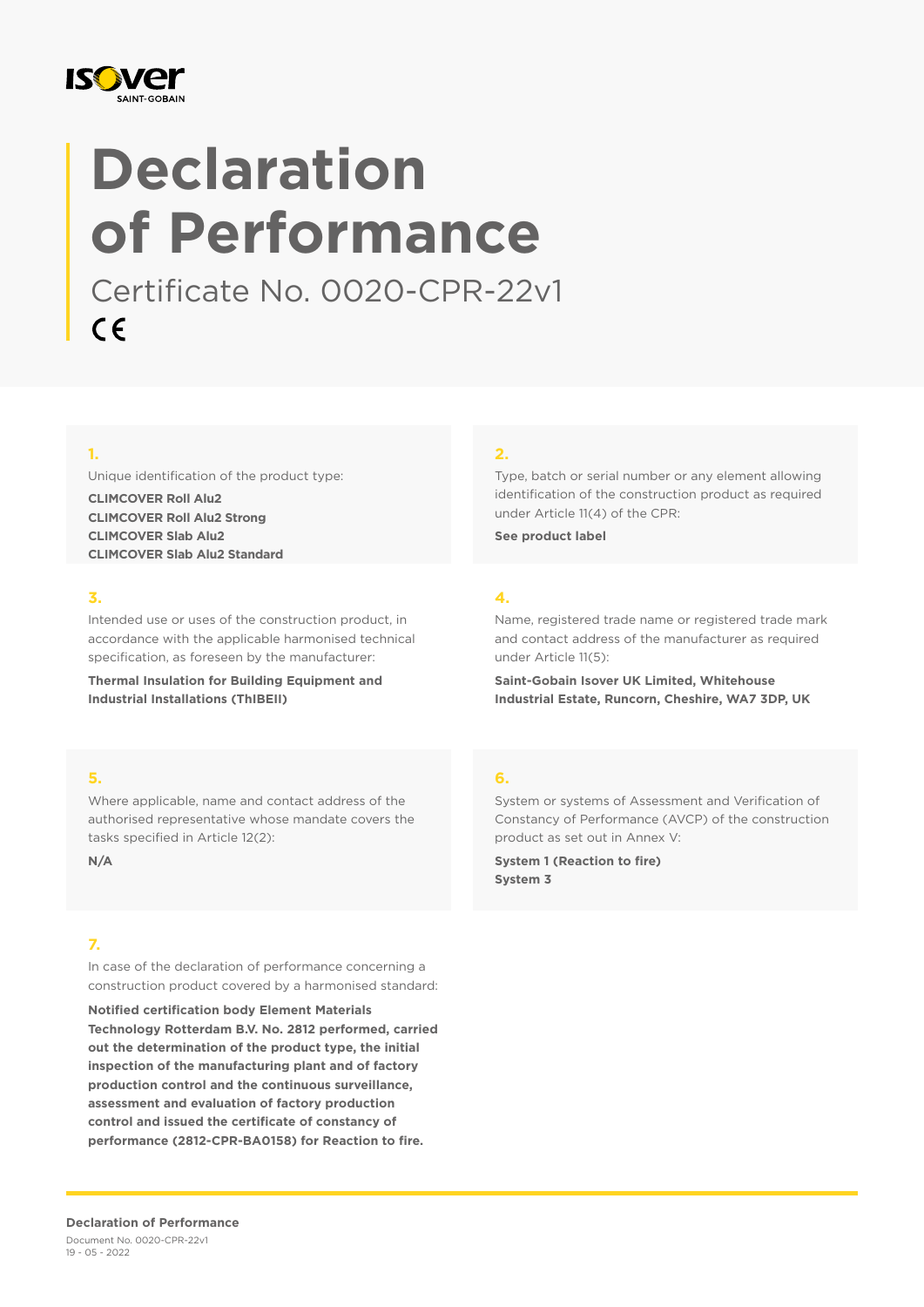# Harmonised Technical Standard: EN 14303:2009 + A1:2013

| <b>Essential characteristics</b>                               | Performance                                                     | Unit      | <b>Declared performance</b>     |            |                |  |
|----------------------------------------------------------------|-----------------------------------------------------------------|-----------|---------------------------------|------------|----------------|--|
| <b>Product name</b>                                            |                                                                 |           | <b>CLIMCOVER Roll Alu2</b>      |            |                |  |
| <b>Product thickness</b>                                       |                                                                 | mm        | 25                              | 40         | 50             |  |
| <b>Reaction to fire</b>                                        |                                                                 | Euroclass |                                 | A2-s1, d0  |                |  |
| Acoustic absorption index                                      | Sound absorption                                                |           |                                 | <b>NPD</b> |                |  |
|                                                                | Thermal conductivity [in W/(m.K)]                               |           |                                 |            |                |  |
|                                                                | at 10°C                                                         |           | 0.032                           | 0.032      | 0.032          |  |
|                                                                | at 40°C                                                         |           | 0.037                           | 0.037      | 0.037          |  |
|                                                                | at 50°C                                                         |           | 0.039                           | 0.039      | 0.039          |  |
| <b>Thermal resistance</b>                                      | at 100°C                                                        |           | 0.049                           | 0.049      | 0.049          |  |
|                                                                | at 120°C                                                        |           | 0.054                           | 0.054      | 0.054          |  |
|                                                                | Dimensions                                                      | mm        | 25                              | 40         | 50             |  |
|                                                                | Tolerances                                                      |           | T3                              | <b>T3</b>  | T <sub>3</sub> |  |
| Water permeability                                             | Water absorption                                                |           | <b>NPD</b>                      |            |                |  |
| Water vapour permeability                                      | Water vapour diffusion resistance                               |           | <b>NPD</b>                      |            |                |  |
| Compressive strength                                           | Compressive stress or compressive<br>strength for flat products |           | <b>NPD</b>                      |            |                |  |
|                                                                | Trace quantity of ions CI                                       |           | <b>NPD</b>                      |            |                |  |
|                                                                | Trace quantity of ions F                                        |           | <b>NPD</b>                      |            |                |  |
| Rate of release of corrosive substances                        | Trace quantity of ions SiO <sub>3</sub>                         |           | <b>NPD</b>                      |            |                |  |
|                                                                | Trace quantity of ions Na                                       |           | <b>NPD</b>                      |            |                |  |
|                                                                | Value of pH                                                     |           | <b>NPD</b>                      |            |                |  |
| Release of dangerous substances to<br>the indoor environment   | Release of dangerous substances                                 |           | (d)                             |            |                |  |
| Continuous glowing combustion                                  | Continuous glowing combustion                                   |           | (d)                             |            |                |  |
| Durability of Reaction to fire against<br>ageing/degradation   | Durability characteristics                                      |           | (a)                             |            |                |  |
| Durability of thermal resistance against<br>ageing/degradation | Thermal conductivity                                            |           | See above (b)                   |            |                |  |
|                                                                | Dimensional stability, or<br>Maximum service temperature        |           | Maximum service temperature (e) |            |                |  |
| Durability of thermal resistance                               | Thermal conductivity                                            |           | See above                       |            |                |  |
| against high temperature                                       | Maximum service temperature                                     |           | (e)                             |            |                |  |
| Durability of Reaction to fire against<br>high temperature     | Durability characteristics                                      |           | (c)                             |            |                |  |

**NPD** No Performance Determined

- **(a)** No change in Reaction to fire properties for mineral wool products. The fire performance of mineral wool does not deteriorate with time.
- The Euroclass classification of the product is related to the organic content, which cannot increase with time. **(b)** Thermal conductivity of mineral wool products does not change with time.
- **(c)** The fire performance of mineral wool products does not deteriorate with high temperature. The Euroclass classification of the product is related to the organic content, which remains constant or decreases with high temperature.
- **(d)** European Test Methods are under development the standard will be amended when available.
- **(e)** The maximum service temperature testing needs not to be done as declared thermal conductivity is given for temperatures ≤150°C and the binder cures at T >200°C.

#### **Declaration of Performance**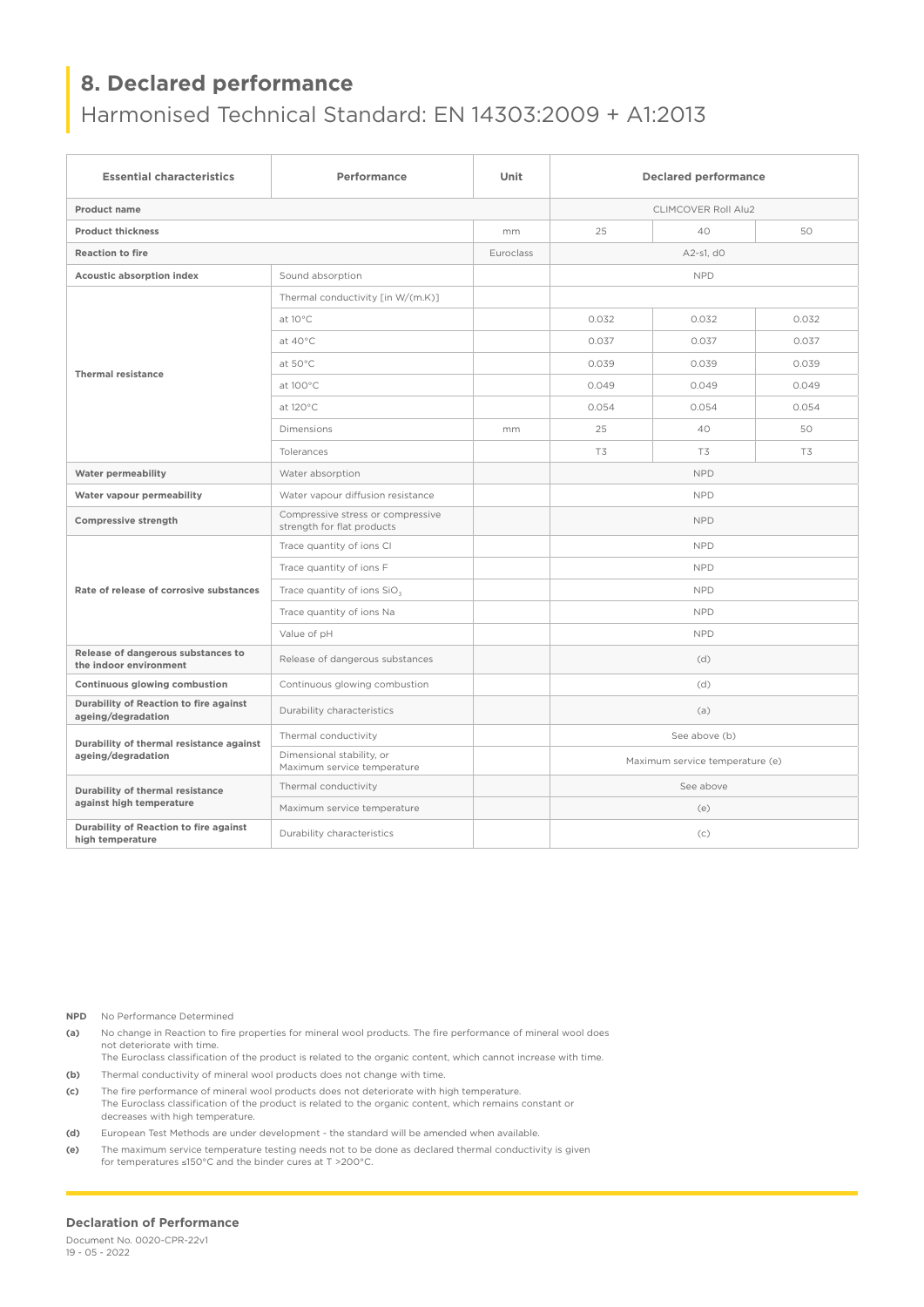# Harmonised Technical Standard: EN 14303:2009 + A1:2013

| <b>Essential characteristics</b>                               | Performance                                                     | Unit      | <b>Declared performance</b>     |           |                |
|----------------------------------------------------------------|-----------------------------------------------------------------|-----------|---------------------------------|-----------|----------------|
| <b>Product name</b>                                            |                                                                 |           | CLIMCOVER Roll Alu2 Strong      |           |                |
| <b>Product thickness</b>                                       |                                                                 |           | 25                              | 40        | 50             |
| <b>Reaction to fire</b>                                        |                                                                 | Euroclass | A2-s1, d0                       |           |                |
| Acoustic absorption index                                      | Sound absorption                                                |           | <b>NPD</b>                      |           |                |
|                                                                | Thermal conductivity [in W/(m.K)]                               |           |                                 |           |                |
|                                                                | at 10°C                                                         |           | 0.032                           | 0.032     | 0.032          |
|                                                                | at 40°C                                                         |           | 0.036                           | 0.036     | 0.036          |
|                                                                | at 50°C                                                         |           | 0.038                           | 0.038     | 0.038          |
| <b>Thermal resistance</b>                                      | at 100°C                                                        |           | 0.045                           | 0.045     | 0.045          |
|                                                                | at 120°C                                                        |           | 0.049                           | 0.049     | 0.049          |
|                                                                | Dimensions                                                      | mm        | 25                              | 40        | 50             |
|                                                                | Tolerances                                                      |           | T3                              | <b>T3</b> | T <sub>3</sub> |
| Water permeability                                             | Water absorption                                                |           | <b>NPD</b>                      |           |                |
| Water vapour permeability                                      | Water vapour diffusion resistance                               |           | <b>NPD</b>                      |           |                |
| Compressive strength                                           | Compressive stress or compressive<br>strength for flat products |           | <b>NPD</b>                      |           |                |
|                                                                | Trace quantity of ions CI                                       |           | <b>NPD</b>                      |           |                |
|                                                                | Trace quantity of ions F                                        |           | <b>NPD</b>                      |           |                |
| Rate of release of corrosive substances                        | Trace quantity of ions SiO <sub>3</sub>                         |           | <b>NPD</b>                      |           |                |
|                                                                | Trace quantity of ions Na                                       |           | <b>NPD</b>                      |           |                |
|                                                                | Value of pH                                                     |           | <b>NPD</b>                      |           |                |
| Release of dangerous substances to<br>the indoor environment   | Release of dangerous substances                                 |           | (d)                             |           |                |
| Continuous glowing combustion                                  | Continuous glowing combustion                                   |           | (d)                             |           |                |
| Durability of Reaction to fire against<br>ageing/degradation   | Durability characteristics                                      |           | (a)                             |           |                |
| Durability of thermal resistance against<br>ageing/degradation | Thermal conductivity                                            |           | See above (b)                   |           |                |
|                                                                | Dimensional stability, or<br>Maximum service temperature        |           | Maximum service temperature (e) |           |                |
| Durability of thermal resistance                               | Thermal conductivity                                            |           | See above                       |           |                |
| against high temperature                                       | Maximum service temperature                                     |           | (e)                             |           |                |
| Durability of Reaction to fire against<br>high temperature     | Durability characteristics                                      |           | (c)                             |           |                |

**NPD** No Performance Determined

- **(a)** No change in Reaction to fire properties for mineral wool products. The fire performance of mineral wool does not deteriorate with time.
- The Euroclass classification of the product is related to the organic content, which cannot increase with time. **(b)** Thermal conductivity of mineral wool products does not change with time.
- **(c)** The fire performance of mineral wool products does not deteriorate with high temperature. The Euroclass classification of the product is related to the organic content, which remains constant or decreases with high temperature.
- **(d)** European Test Methods are under development the standard will be amended when available.
- **(e)** The maximum service temperature testing needs not to be done as declared thermal conductivity is given for temperatures ≤150°C and the binder cures at T >200°C.

#### **Declaration of Performance**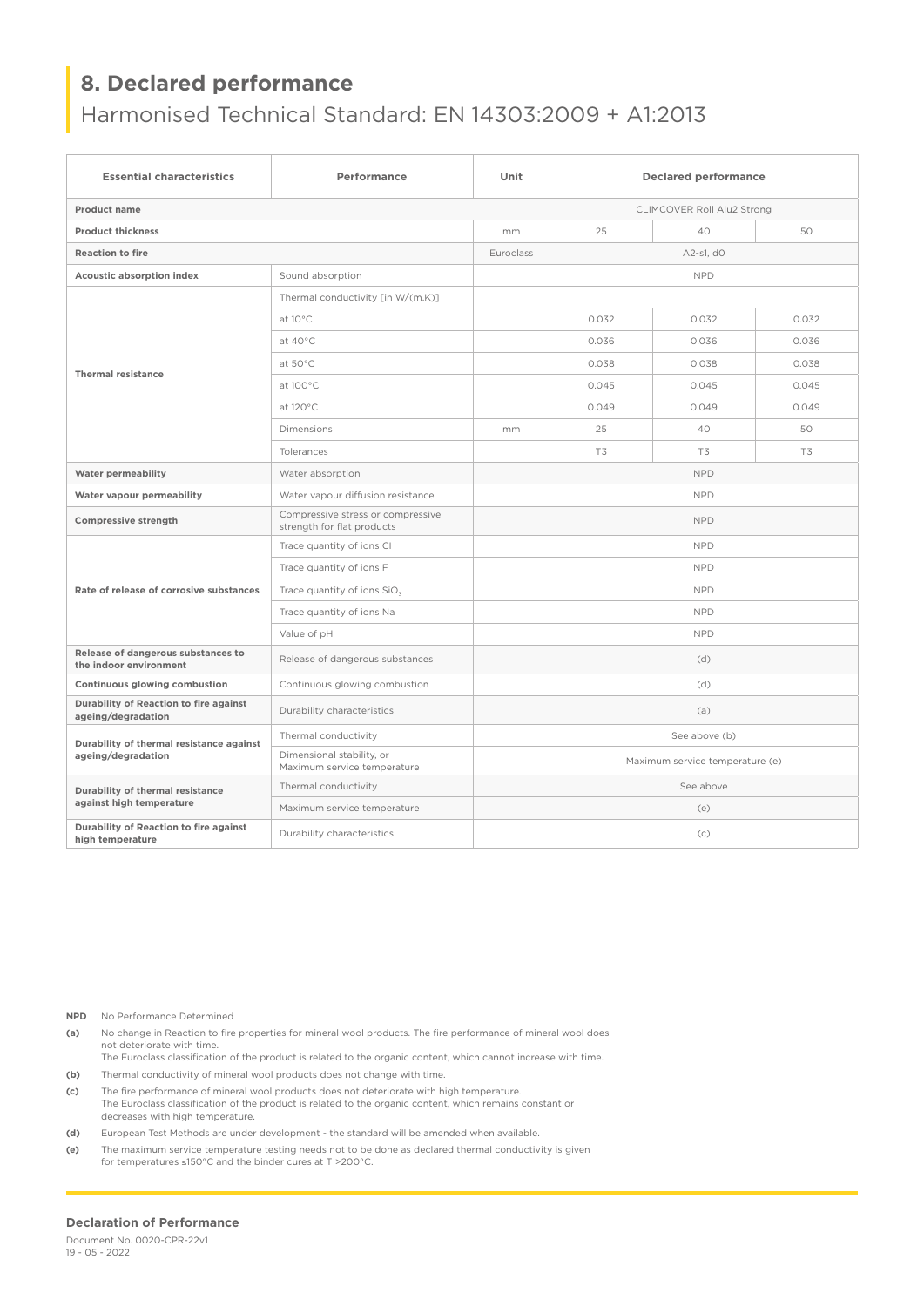# Harmonised Technical Standard: EN 14303:2009 + A1:2013

| <b>Essential characteristics</b>                               | Performance                                                     | Unit      | <b>Declared performance</b>     |       |  |
|----------------------------------------------------------------|-----------------------------------------------------------------|-----------|---------------------------------|-------|--|
| <b>Product name</b>                                            |                                                                 |           | <b>CLIMCOVER SLAB Alu2</b>      |       |  |
| <b>Product thickness</b>                                       |                                                                 | mm        | 40                              | 50    |  |
| <b>Reaction to fire</b>                                        |                                                                 | Euroclass | A2-s1, d0                       |       |  |
| Acoustic absorption index                                      | Sound absorption                                                |           | <b>NPD</b>                      |       |  |
|                                                                | Thermal conductivity [in W/(m.K)]                               |           |                                 |       |  |
|                                                                | at 10°C                                                         |           | 0.032                           | 0.032 |  |
|                                                                | at 40°C                                                         |           | 0.036                           | 0.036 |  |
| <b>Thermal resistance</b>                                      | at 50°C                                                         |           | 0.038                           | 0.038 |  |
|                                                                | at 100°C                                                        |           | 0.045                           | 0.045 |  |
|                                                                | at 120°C                                                        |           | 0.049                           | 0.049 |  |
|                                                                | Dimensions                                                      | mm        | 40                              | 50    |  |
|                                                                | Tolerances                                                      |           | T3                              | T3    |  |
| Water permeability                                             | Water absorption                                                |           | <b>NPD</b>                      |       |  |
| Water vapour permeability                                      | Water vapour diffusion resistance                               |           | <b>NPD</b>                      |       |  |
| Compressive strength                                           | Compressive stress or compressive<br>strength for flat products |           | <b>NPD</b>                      |       |  |
|                                                                | Trace quantity of ions CI                                       |           | <b>NPD</b>                      |       |  |
|                                                                | Trace quantity of ions F                                        |           | <b>NPD</b>                      |       |  |
| Rate of release of corrosive substances                        | Trace quantity of ions SiO <sub>3</sub>                         |           | <b>NPD</b>                      |       |  |
|                                                                | Trace quantity of ions Na                                       |           | <b>NPD</b>                      |       |  |
|                                                                | Value of pH                                                     |           | <b>NPD</b>                      |       |  |
| Release of dangerous substances to<br>the indoor environment   | Release of dangerous substances                                 |           | (d)                             |       |  |
| Continuous glowing combustion                                  | Continuous glowing combustion                                   |           | (d)                             |       |  |
| Durability of Reaction to fire against<br>ageing/degradation   | Durability characteristics                                      |           | (a)                             |       |  |
| Durability of thermal resistance against<br>ageing/degradation | Thermal conductivity                                            |           | See above (b)                   |       |  |
|                                                                | Dimensional stability, or<br>Maximum service temperature        |           | Maximum service temperature (e) |       |  |
| Durability of thermal resistance                               | Thermal conductivity                                            |           | See above                       |       |  |
| against high temperature                                       | Maximum service temperature                                     |           | (e)                             |       |  |
| Durability of Reaction to fire against<br>high temperature     | Durability characteristics                                      |           | (c)                             |       |  |

**NPD** No Performance Determined

- **(a)** No change in Reaction to fire properties for mineral wool products. The fire performance of mineral wool does not deteriorate with time.
- The Euroclass classification of the product is related to the organic content, which cannot increase with time. **(b)** Thermal conductivity of mineral wool products does not change with time.
- **(c)** The fire performance of mineral wool products does not deteriorate with high temperature. The Euroclass classification of the product is related to the organic content, which remains constant or decreases with high temperature.
- **(d)** European Test Methods are under development the standard will be amended when available.
- **(e)** The maximum service temperature testing needs not to be done as declared thermal conductivity is given for temperatures ≤150°C and the binder cures at T >200°C.

#### **Declaration of Performance**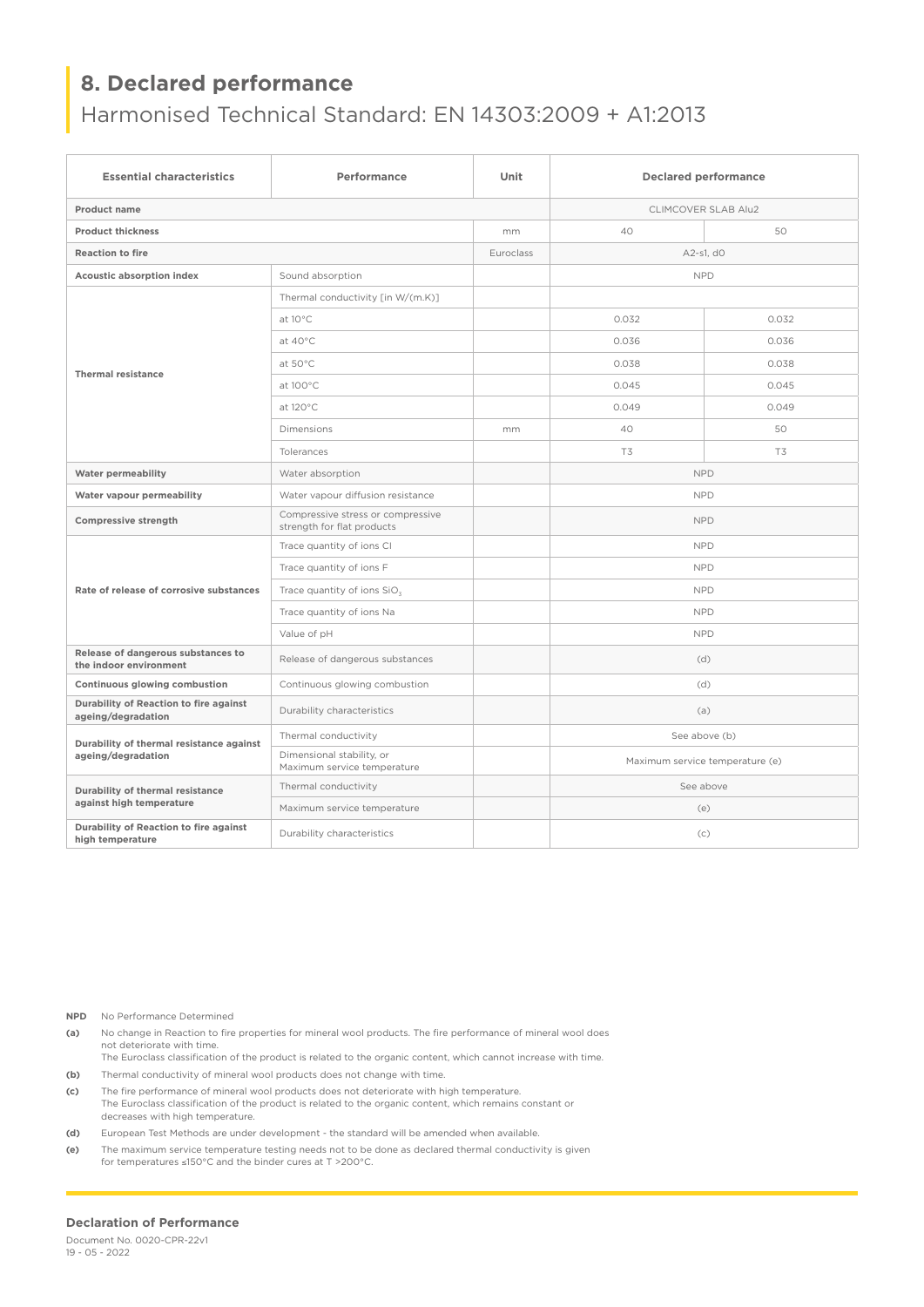# Harmonised Technical Standard: EN 14303:2009 + A1:2013

| <b>Essential characteristics</b>                               | Performance                                                     | Unit      |                              | <b>Declared performance</b>     |  |  |
|----------------------------------------------------------------|-----------------------------------------------------------------|-----------|------------------------------|---------------------------------|--|--|
| <b>Product name</b>                                            |                                                                 |           | CLIMCOVER SLAB Alu2 STANDARD |                                 |  |  |
| <b>Product thickness</b>                                       |                                                                 | mm        | 40                           | 50                              |  |  |
| <b>Reaction to fire</b>                                        |                                                                 | Euroclass | A2-s1, d0                    |                                 |  |  |
| Acoustic absorption index                                      | Sound absorption                                                |           | <b>NPD</b>                   |                                 |  |  |
|                                                                | Thermal conductivity [in W/(m.K)]                               |           |                              |                                 |  |  |
|                                                                | at 10°C                                                         |           | 0.032                        | 0.032                           |  |  |
|                                                                | at $40^{\circ}$ C                                               |           | 0.036                        | 0.036                           |  |  |
| <b>Thermal resistance</b>                                      | at 50°C                                                         |           | 0.038                        | 0.038                           |  |  |
|                                                                | at 100°C                                                        |           | 0.045                        | 0.045                           |  |  |
|                                                                | at 120°C                                                        |           | 0.049                        | 0.049                           |  |  |
|                                                                | <b>Dimensions</b>                                               | mm        | 40                           | 50                              |  |  |
|                                                                | Tolerances                                                      |           | T3                           | T3                              |  |  |
| Water permeability                                             | Water absorption                                                |           |                              | <b>NPD</b>                      |  |  |
| Water vapour permeability                                      | Water vapour diffusion resistance                               |           | <b>NPD</b>                   |                                 |  |  |
| Compressive strength                                           | Compressive stress or compressive<br>strength for flat products |           | <b>NPD</b>                   |                                 |  |  |
|                                                                | Trace quantity of ions CI                                       |           | <b>NPD</b>                   |                                 |  |  |
|                                                                | Trace quantity of ions F                                        |           | <b>NPD</b>                   |                                 |  |  |
| Rate of release of corrosive substances                        | Trace quantity of ions SiO <sub>3</sub>                         |           | <b>NPD</b>                   |                                 |  |  |
|                                                                | Trace quantity of ions Na                                       |           | <b>NPD</b>                   |                                 |  |  |
|                                                                | Value of pH                                                     |           | <b>NPD</b>                   |                                 |  |  |
| Release of dangerous substances to<br>the indoor environment   | Release of dangerous substances                                 |           | (d)                          |                                 |  |  |
| Continuous glowing combustion                                  | Continuous glowing combustion                                   |           | (d)                          |                                 |  |  |
| Durability of Reaction to fire against<br>ageing/degradation   | Durability characteristics                                      |           | (a)                          |                                 |  |  |
| Durability of thermal resistance against<br>ageing/degradation | Thermal conductivity                                            |           | See above (b)                |                                 |  |  |
|                                                                | Dimensional stability, or<br>Maximum service temperature        |           |                              | Maximum service temperature (e) |  |  |
| Durability of thermal resistance<br>against high temperature   | Thermal conductivity                                            |           |                              | See above                       |  |  |
|                                                                | Maximum service temperature                                     |           | (e)                          |                                 |  |  |
| Durability of Reaction to fire against<br>high temperature     | Durability characteristics                                      |           | (c)                          |                                 |  |  |

**NPD** No Performance Determined

- **(a)** No change in Reaction to fire properties for mineral wool products. The fire performance of mineral wool does not deteriorate with time.
- The Euroclass classification of the product is related to the organic content, which cannot increase with time. **(b)** Thermal conductivity of mineral wool products does not change with time.
- **(c)** The fire performance of mineral wool products does not deteriorate with high temperature. The Euroclass classification of the product is related to the organic content, which remains constant or decreases with high temperature.
- **(d)** European Test Methods are under development the standard will be amended when available.
- **(e)** The maximum service temperature testing needs not to be done as declared thermal conductivity is given for temperatures ≤150°C and the binder cures at T >200°C.

#### **Declaration of Performance**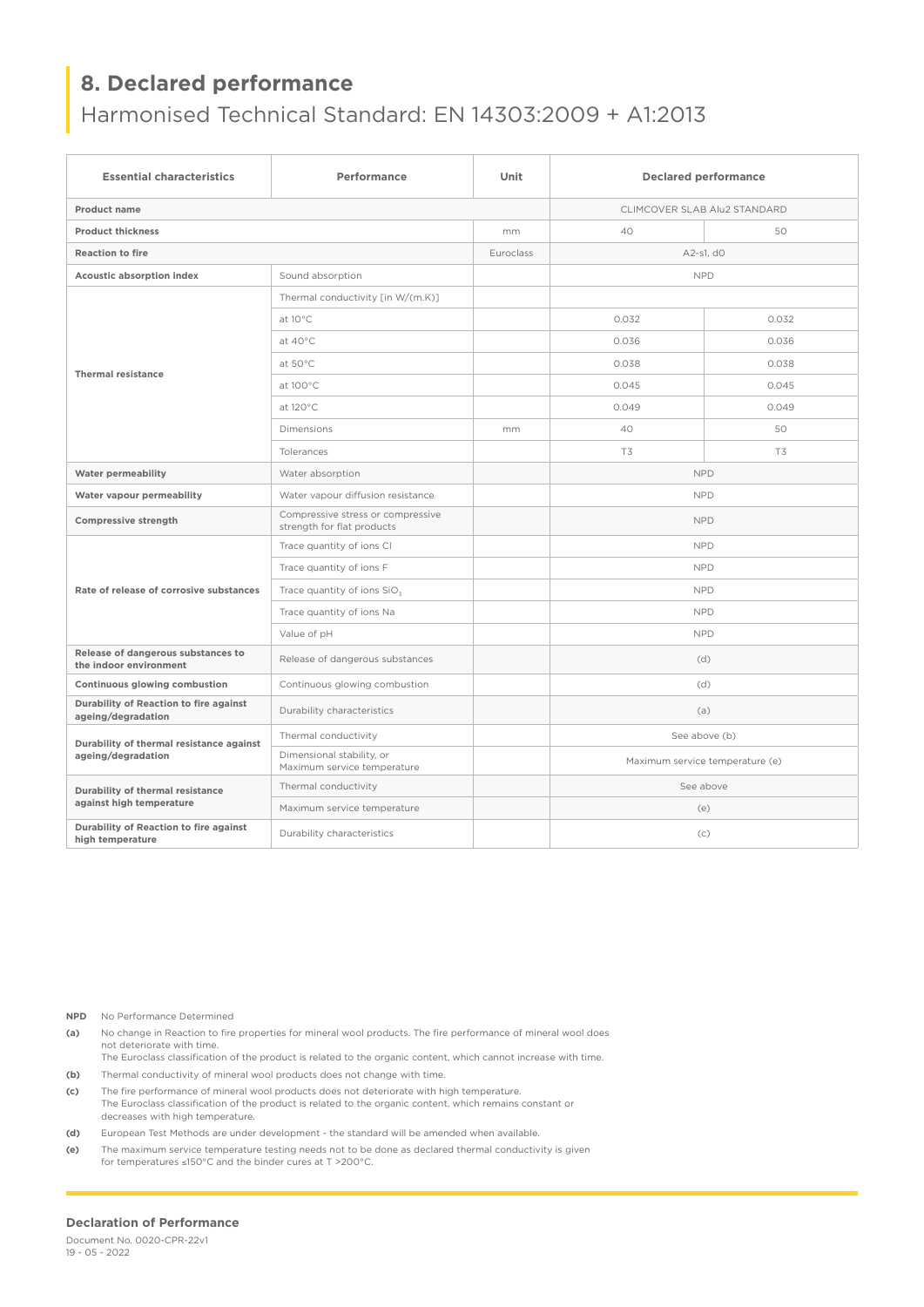## **9.**

The performance of the product identified in points 1 and 2 is in conformity with the declared performance in point 8.

This declaration of performance is issued under the sole responsibility of the manufacturer identified in point 4.

Signed for and on behalf of the manufacturer by:

Dan of Die

**Dean O'Sullivan**, Managing Director Runcorn. 19th May 2022